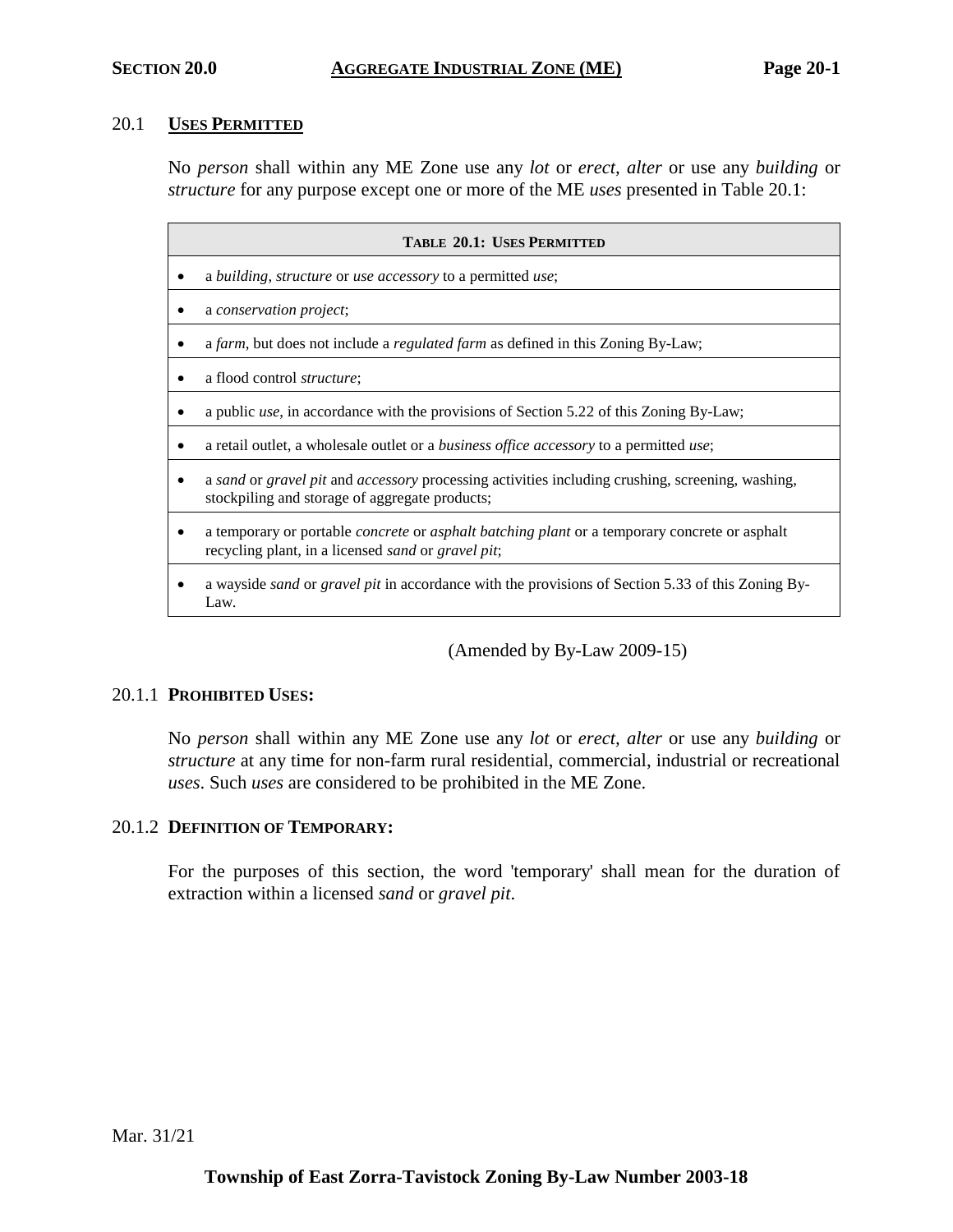### 20.2 **ZONE PROVISIONS**

No *person* shall within any ME Zone use any *lot* or *erect, alter* or use any *building* or *structure* except in accordance with the provisions presented in Table 20.2:

| <b>TABLE 20.2: ZONE PROVISIONS</b>                                                          |                                                                                                                    |                                                                                                                  |  |
|---------------------------------------------------------------------------------------------|--------------------------------------------------------------------------------------------------------------------|------------------------------------------------------------------------------------------------------------------|--|
| <b>Zone Provision</b>                                                                       | <b>Non-Residential Uses, Except a</b><br>Farm                                                                      | <b>Farm Uses</b>                                                                                                 |  |
| Lot Area, Minimum                                                                           | No Zoning By-Law Provision                                                                                         | <b>30 ha</b> (74.1 ac)                                                                                           |  |
| Lot Frontage, Minimum                                                                       |                                                                                                                    | $100 \text{ m}$ (328.1 ft)                                                                                       |  |
| <b>Front Yard, Minimum</b><br>Depth<br><b>Exterior Side Yard,</b><br>Minimum Width          |                                                                                                                    | In accordance with the front<br>yard and exterior side yard<br>provisions in Table 7.2 of this<br>Zoning By-Law. |  |
| <b>Rear Yard, Minimum Depth</b><br><b>Interior Side Yard,</b><br>Minimum Width              |                                                                                                                    | In accordance with the rear<br>yard and interior side yard<br>provisions in Table 7.2 of this<br>Zoning By-Law.  |  |
| Setback, Minimum Distance<br>from the Centreline of a<br><b>County Road</b>                 |                                                                                                                    | In accordance with the setback<br>provisions in Table 7.2 of this<br>Zoning By-Law.                              |  |
| <b>Setback of Buildings,</b><br><b>Structures, or Product</b><br><b>Stockpiles, Minimum</b> | $30 \text{ m}$ (98.4 ft) from any property line.<br>90 $m$ (295.3 ft) from any Residential<br>or Development Zone. | No Provision                                                                                                     |  |
| <b>Height of Building,</b><br>Maximum                                                       | 15 m (49.2 ft) or in accordance with the provisions of Section 5.32 of<br>this Zoning By-Law.                      |                                                                                                                  |  |
| <b>Parking and Accessory</b><br>Buildings, Etc.                                             | In accordance with the provisions of Section 5 of this Zoning By-Law.                                              |                                                                                                                  |  |

### 20.2.1 **PROPERTY ABUTTING ME ZONE, EXCEPTING A FARM:**

Notwithstanding any other provisions of this Zoning By-Law to the contrary, where any *lot line* or portion thereof abuts another ME Zone, no *building*, *structure* or product stockpile *setback* is required along that portion of such *lot line* for *uses* other than *farm uses*.

### 20.2.2 **SPECIAL PROVISIONS FOR FARMS:**

Notwithstanding any other provisions of this Zoning By-Law to the contrary, for *farms*, the Sections 7.2.1 and 7.2.2 of this Zoning By-Law shall apply within the ME Zone.

### Mar. 31/21